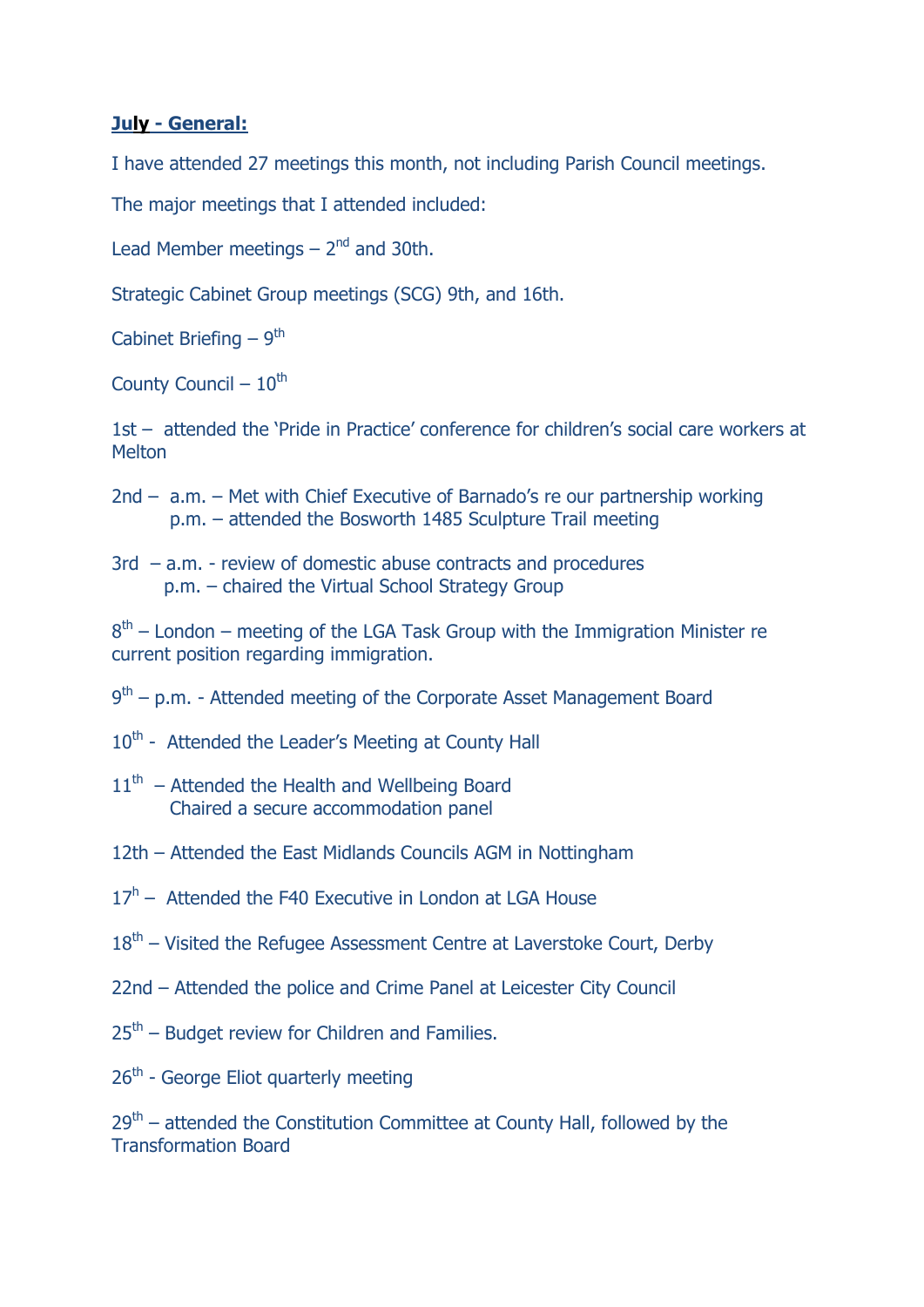- 30<sup>th</sup> a.m. bi-monthly meeting with Lord Bach, (Police and Crime Commissioner) p.m. – visited Bassett Street Children's Social Care teams
- $31<sup>st</sup>$  agenda setting for overview and scrutiny.

# **County Council: 10.07.19**

I gave a position statement as Lead member for Children and Families.

There was a joint Liberal Democrat/Conservative motion regarding 'Safe Passage 'Our Turn' Campaign that was unanimously approved.

There was a joint Labour/Conservative motion regarding secondary school transport that was also unanimously approved.

## **Local Divisional Issues:**

I attended Parish Council meetings for Market Bosworth and Sheepy,

Individual constituent Casework in Parishes currently stands at 2 in Stoke Golding, 2 in Sheepy, 1 in Nailstone, Shackerstone, Twycross, and Higham on the Hill.

I have visited 3 constituents in their homes to listen to issues of concern, and to try to bring about resolution and liaised with County Hall regarding 12 parish issues.

There are concerns about the parking outside the Water Park, where visitors will park on the B585 rather than pay the parking fee. Although the Police and Highways are involved, at present no resolution appears imminent.

The application of the Planning Policy approved by the County Council has already thrown up an issue. Where officers respond to a planning application that would involve 106 contributions towards a community library, there doesn't appear a protocol for seeking the views of the volunteers who actually run the library before submitting a claim.

Similarly, although 106 money is needed for additional school places, where there are viability issues our view is that the development should not be given planning permission if it isn't financially viable.

I have been lobbied by D B Symmetry regarding the Rail Freight exchange, and received communication from Hinckley & Bosworth regarding a review of Polling Districts.